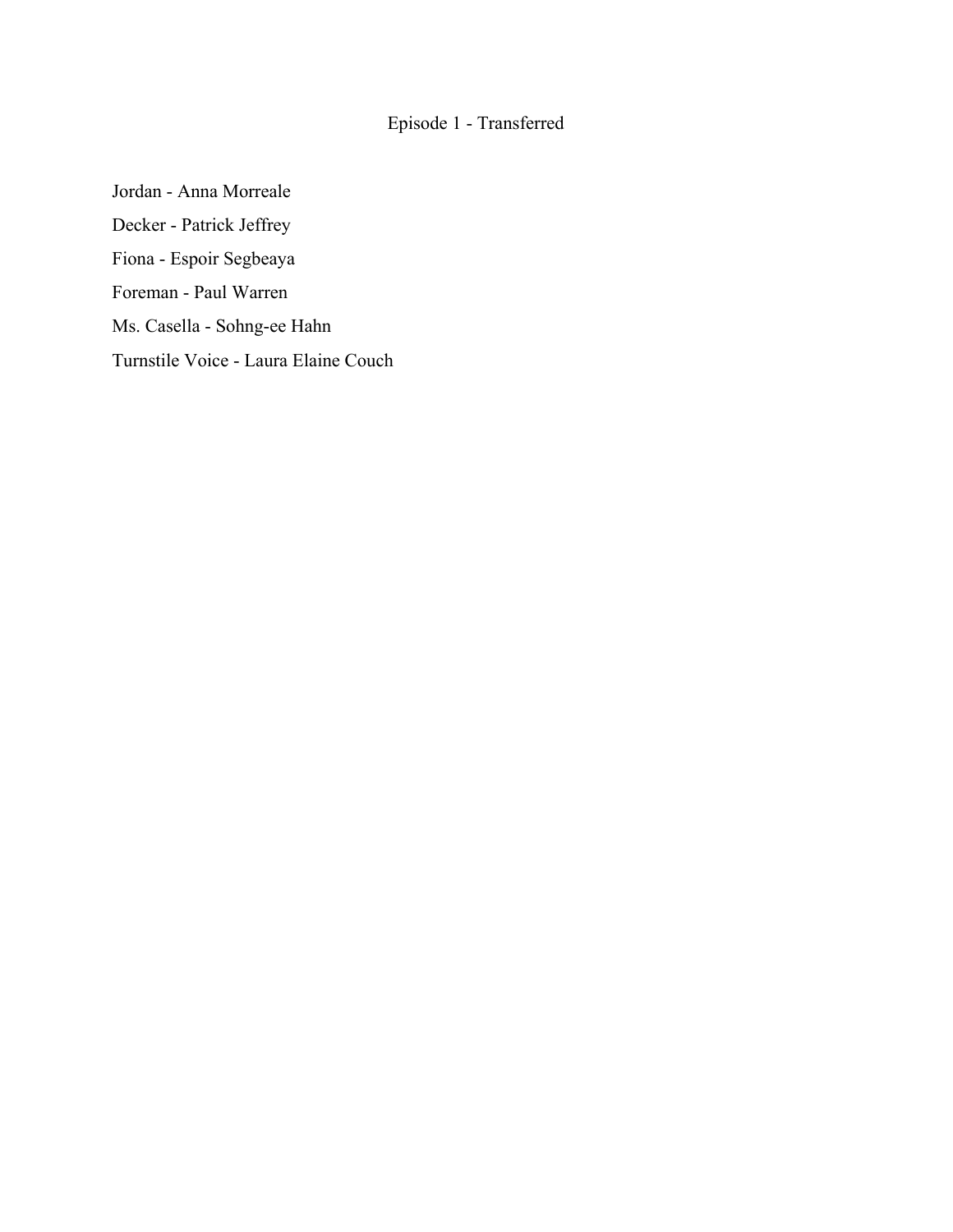#### **Scene One: Int. Somnotech Lobby**

# SOUND: LOBBY OF A BUSY BUSINESS, PEOPLE WALKING TO AND FROM, A BLUR OF VOICES CHATTING. INTERMITTENT BEEPING FOLLOWED BY THE VOICE FROM THE ENTRANCE TURNSTILE.

TURNSTILE VOICE: Welcome! Lee Haynes, you have arrived… on time. Proceed to the marketing department on the 5th floor. Welcome! Ellie Roberts, you have arrived… on time. Proceed to the human resources department on the 2nd floor. Welcome! Miles Owen, you have arrived… on time. Proceed to R&D on Sub-Level 3. Welcome! Yusuf Amar, you have arrived… on time. Proceed to R&D on Sub-Level 3. Welcome! Simon Zhang, you have arrived… on time. Proceed to the marketing department on the 5th floor.

# SOUND: THE BEEPING AND AUTOMATED VOICE DECREASES IN FREQUENCY, VOICES FADE AS PEOPLE ENTER ELEVATORS. A BEAT. JORDAN'S RUNNING FEET TOWARDS THE ENTRANCE GATE

JORDAN: (under breath, distant) No, no, no, no, not again.

#### SOUND: BEEPING OF THE ENTRANCE GATE

TURNSTILE VOICE: Welcome! Jordan Mede! You have arrived… late. Proceed to the manufacturing department on the ground floor.

JORDAN: Manufacturing? Sorry, no there must be a mistake.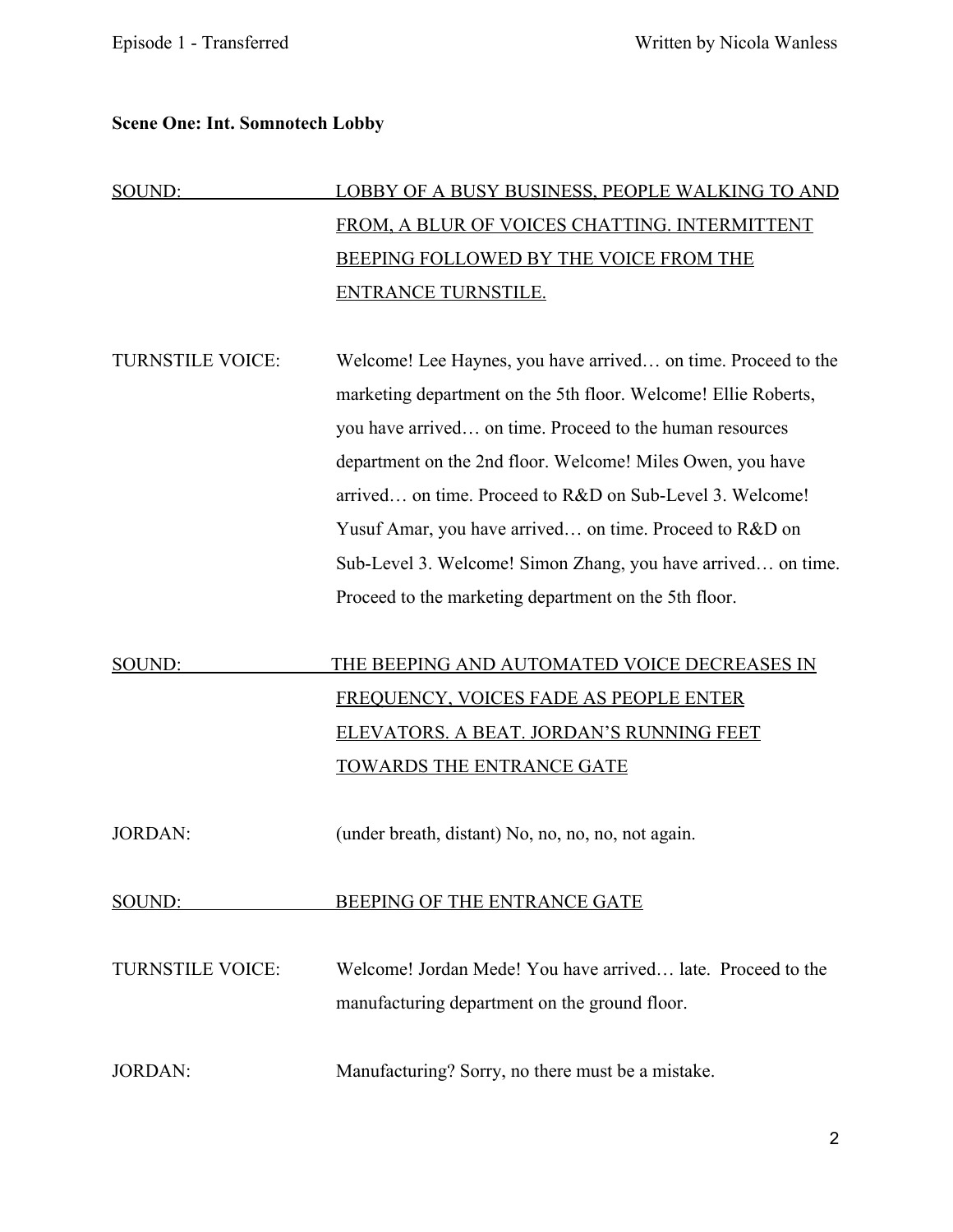| SOUND:                  | BEEPING OF THE ENTRANCE GATE                                                                                                                            |
|-------------------------|---------------------------------------------------------------------------------------------------------------------------------------------------------|
| <b>TURNSTILE VOICE:</b> | Welcome! Jordan Mede! You have already clocked in. Proceed to<br>the manufacturing department on the ground floor.                                      |
| <b>JORDAN:</b>          | I'm sorry, that's not right. I work in marketing, I'm supposed to be<br>on the 5th floor.                                                               |
| <b>TURNSTILE VOICE:</b> | Well it's telling me to direct you to the manufacturing department<br>Jordan, so I don't know what else you want from me. I don't make<br>the schedule. |
| <b>JORDAN:</b>          | Of course sorry. Sorry Susan. I'll check with the foreman.                                                                                              |
| <b>TURNSTILE VOICE:</b> | (exasperated) You don't have to apologize Jordan. Just get going,<br>you're already late.                                                               |
| SOUND:                  | JORDAN RUNS DOWN THE HALLWAY, TRANSITIONAL<br><b>MUSIC PLAYS.</b>                                                                                       |
| VOICE:                  | The Rest is Electric. Episode one, Transferred                                                                                                          |
| SOUND:                  | PANTING FOR BREATH JORDAN ARRIVES AT THEIR<br>DESTINATION THEY KNOCK ON A DOOR.                                                                         |
| <b>JORDAN:</b>          | Hello?                                                                                                                                                  |
| SOUND:                  | <b>JORDAN OPENS THE DOOR.</b>                                                                                                                           |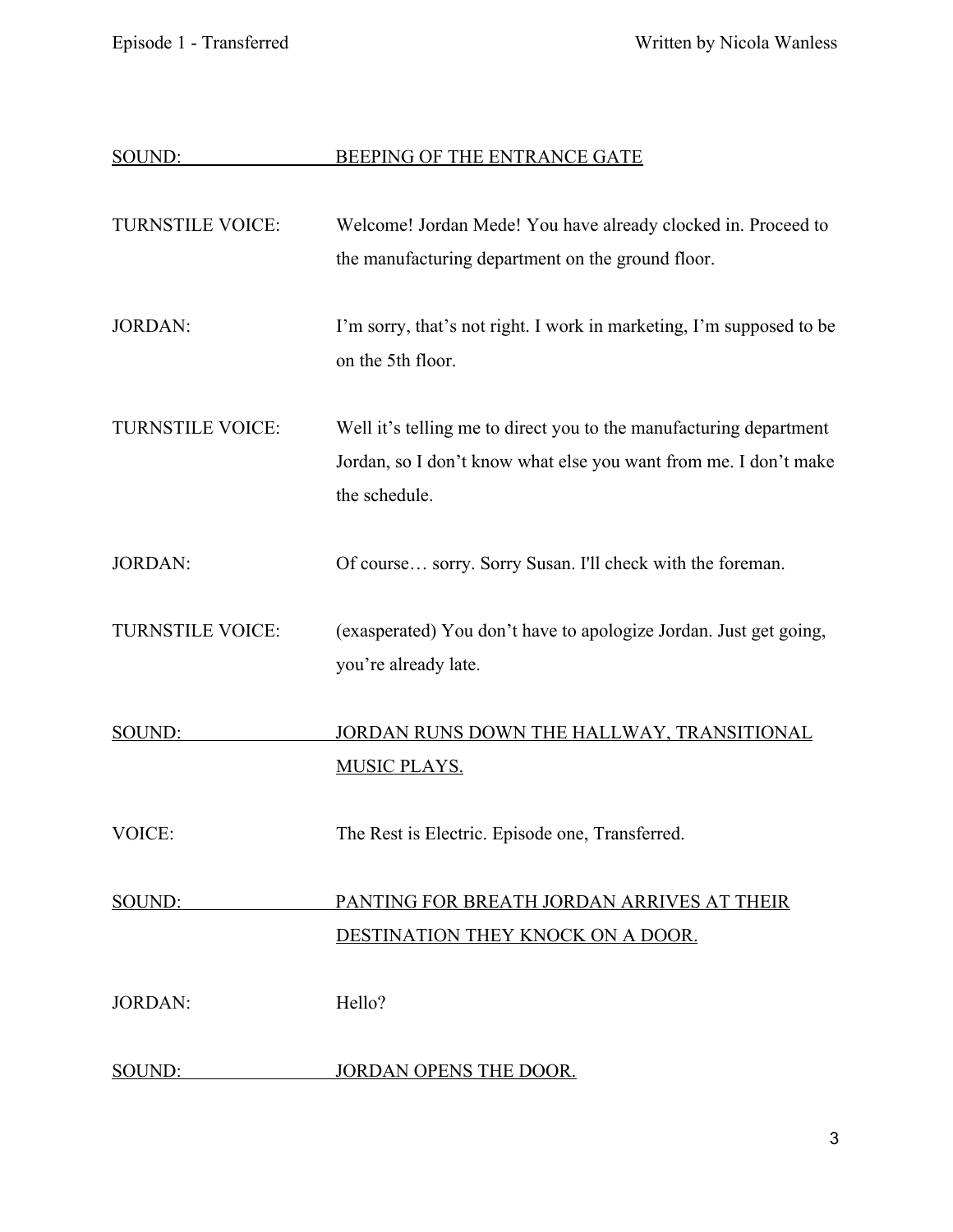### **Scene Two: Int. Manufacturing Department**

| SOUND:  | <u>THE MANUFACTURING DEPARTMENT IS LOUD,</u>               |
|---------|------------------------------------------------------------|
|         | <b>MACHINERY RUNNING, JORDAN ENTERS AND THE</b>            |
|         | DOOR CLOSES BEHIND THEM. THE FOREMAN                       |
|         | APPROACHES THEM.                                           |
|         |                                                            |
|         |                                                            |
| FOREMAN | Hello! You don't have the correct human PPE to be in here! |
|         |                                                            |

- JORDAN: Oh, hello um, I didn't see a sign on the door, sorry. I'm just looking for the Foreman?
- FOREMAN: You're looking at him! How can I help you!
- JORDAN: Right, the daily schedule sent me here for some reason? I normally work in marketing but…
- FOREMAN: You must be Jordan Mede!
- JORDAN: Yes…?

FOREMAN: I just got the memo last night that you were transferring to us! I should have been more prepared for your arrival! Apologies!

JORDAN: Oh... uh, transferring?

FOREMAN: Welcome to the team!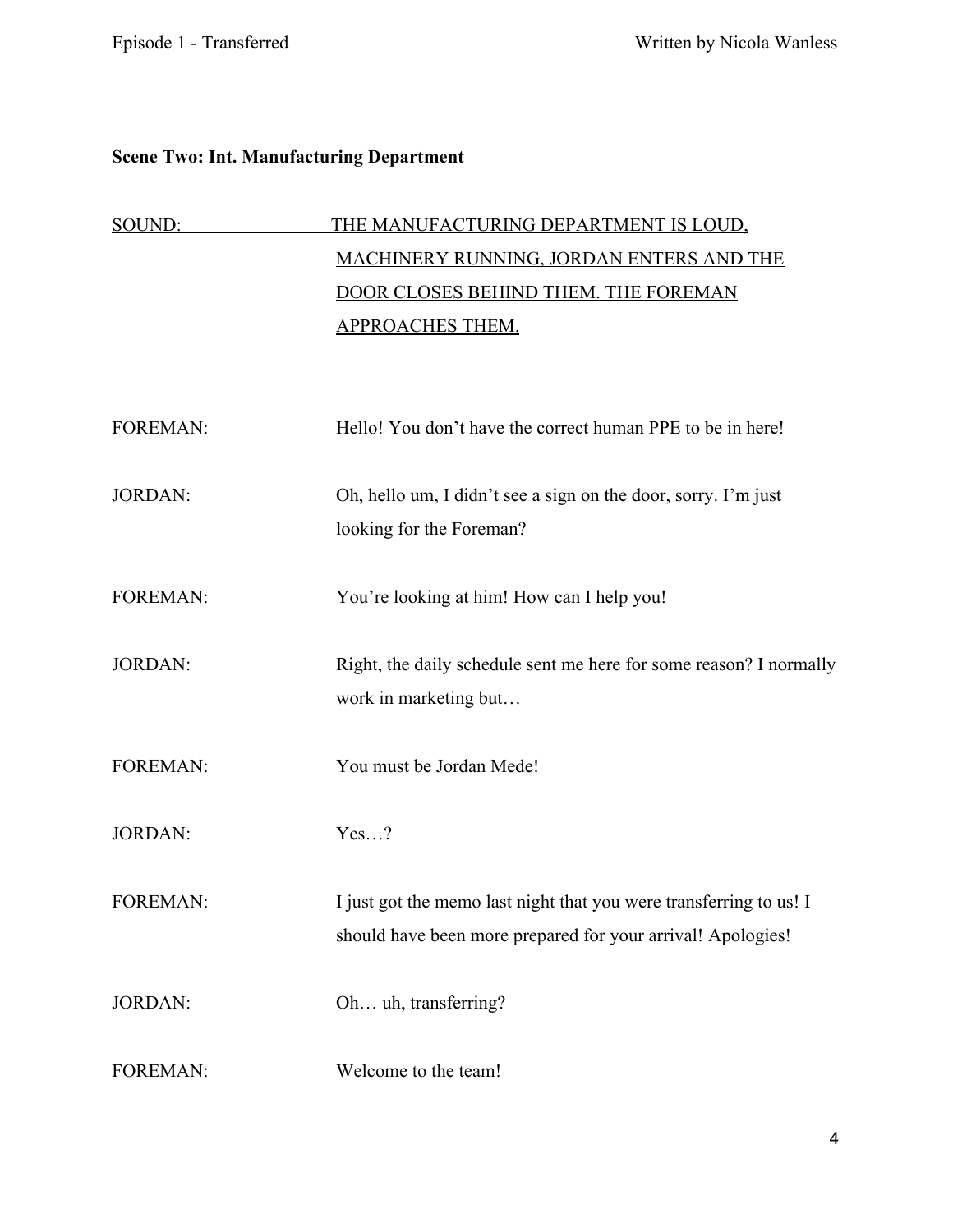| <b>JORDAN:</b>  | Thank you?                                                                                                                                               |
|-----------------|----------------------------------------------------------------------------------------------------------------------------------------------------------|
| <b>FOREMAN:</b> | Your extremely flesh-like appearance has me apprehensive about<br>your effectiveness at this job! But I am happy to meet you<br>officially all the same! |
| <b>JORDAN:</b>  | Uh.                                                                                                                                                      |
| <b>FOREMAN:</b> | But there are perks to you being the first human to work here!                                                                                           |
| <b>JORDAN:</b>  | Sorry, the first?                                                                                                                                        |
| <b>FOREMAN:</b> | For example, your uniform is unstained! No oil, grease, or blood!<br>Yet!                                                                                |
| <b>JORDAN:</b>  | $I-$                                                                                                                                                     |
| <b>FOREMAN:</b> | Just a little joke! Ha ha! I am sure there will be no bleeding!                                                                                          |
| <b>JORDAN:</b>  | I really hate to interrupt, but I think there might have been a<br>mistake.                                                                              |
| <b>FOREMAN:</b> | A mistake?!                                                                                                                                              |
| <b>JORDAN:</b>  | I'm not supposed to be here, I work up in marketing.                                                                                                     |
| <b>FOREMAN:</b> | Yes! You worked up in marketing! Before your transfer!                                                                                                   |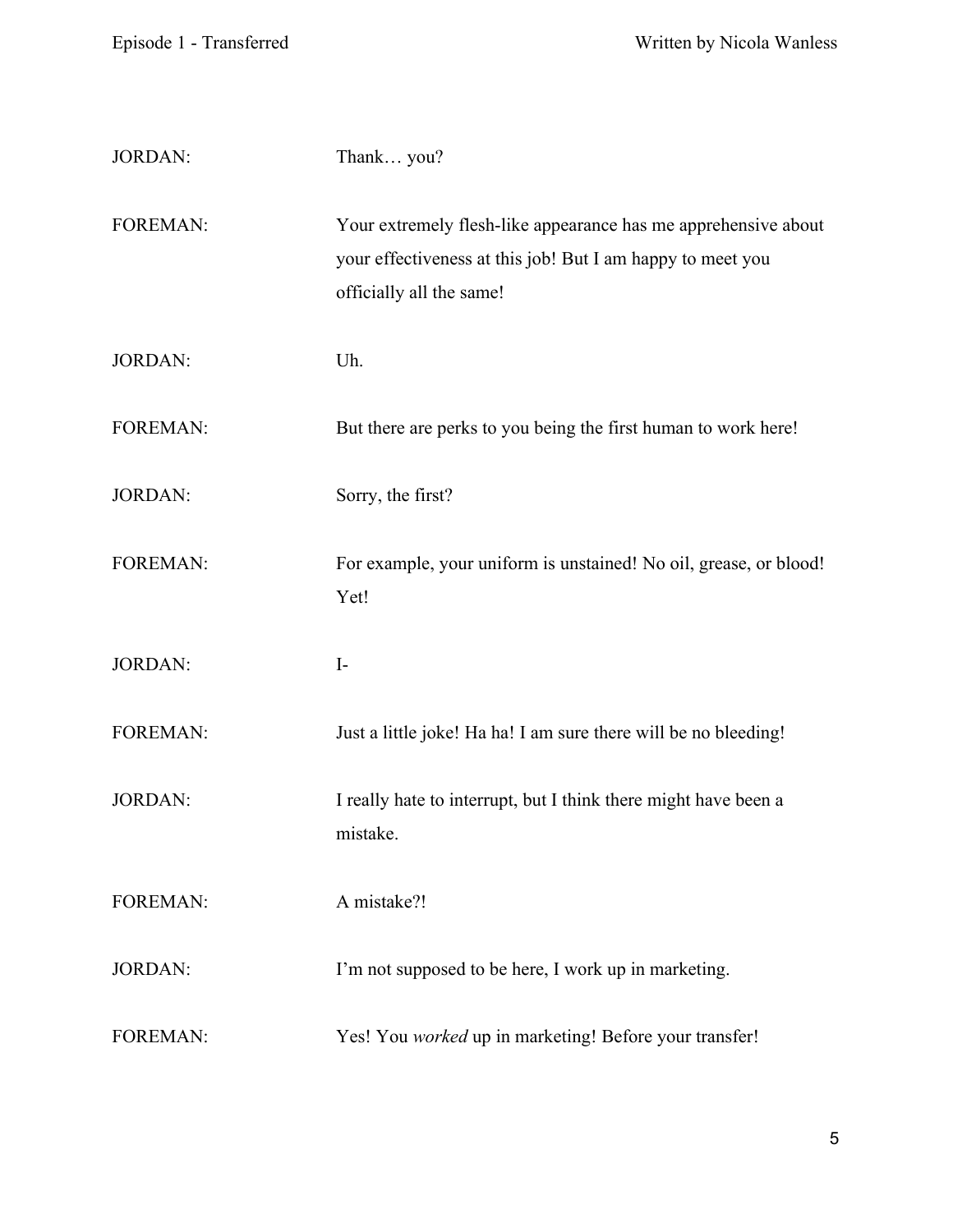| <b>JORDAN:</b>  | That's um No one told me anything about a transfer.                  |
|-----------------|----------------------------------------------------------------------|
| <b>FOREMAN:</b> | Huh! Well! These things slip through the cracks I suppose! I am      |
|                 | able to give one of your old superiors a call if you need! The       |
|                 | transfer papers were signed by Ms. Casella herself though!           |
| <b>JORDAN:</b>  | Ok No I It's fine. (trying to psyche themself up) I can do this.     |
|                 | Marketing was draining anyways.                                      |
| <b>FOREMAN:</b> | I'm glad to hear! We can get you suited up immediately! Follow       |
|                 | me!                                                                  |
| SOUND:          | THE FOREMAN AND JORDAN WALK OVER TO A METAL                          |
|                 | <b>LOCKER AND OPEN IT UP</b>                                         |
| <b>FOREMAN:</b> | This is your locker! And here's all your safety equipment!           |
|                 | Goggles, work gloves, jumpsuit, metal apron, steel toed boots! It is |
|                 | very important you wear all of these things! All the other robots    |
|                 | who work here are fully fire proofed and puncture proof, and your    |
|                 | human flesh is not! I realize I say everything in a very cheery      |
|                 | voice, but please understand this is gravely important!              |
| <b>JORDAN:</b>  | Right. The cheery voice is that, permanent?                          |
| <b>FOREMAN:</b> | Yes! It was a tragic accident really! The last foreman who worked    |
|                 | in the manufacturing department was a nightmare and terrorized       |
|                 | me and my fellow workers day and night! When he was finally          |
|                 | fired and I received the promotion, upper management hoped I         |
|                 | could be a better influence on the employees! Set a better example   |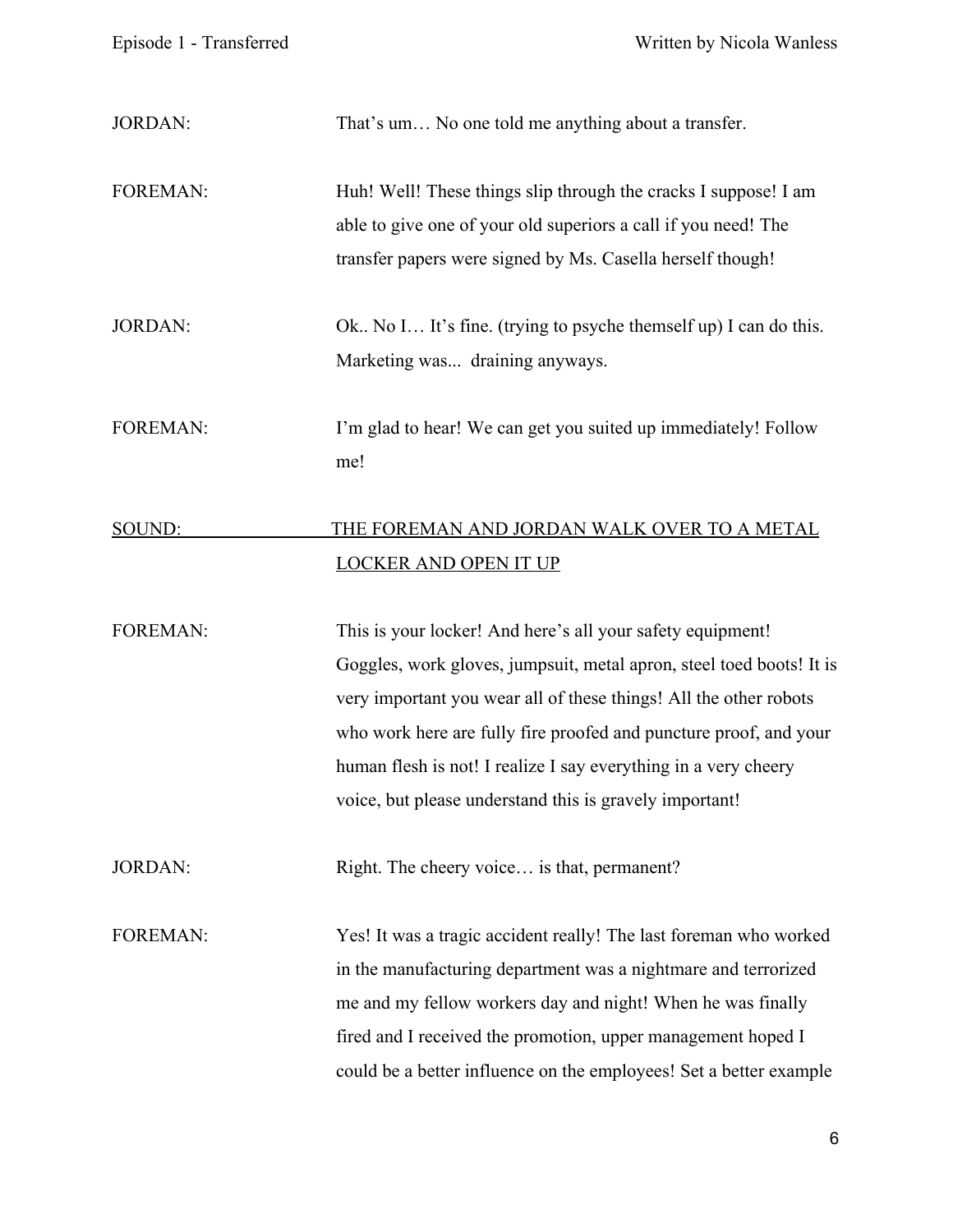by having a more upbeat attitude! After a series of meetings it was agreed that a Better Management Foreman Upgrade Chip™ would be developed for my software and remain active purely for my work days! Unfortunately the programmer of the chip handed the majority of his work off to an intern! The intern, while highly skilled in other areas and an asset to the company of course, was not properly trained for chip coding! So the chips efficacy is… a touch overstated! It also melted directly into my circuit board! So it's a danger to my very life if removed! JORDAN: That's… awful. FOREMAN: Ah well, nobody's job is perfect! Let me show you to your work station! SOUND: JORDAN AND THE FOREMAN MOVE OVER TO THE ASSEMBLY LINE FOREMAN: I tried to set you up with the safest job I could! You'll be welding the hinges of the pods! JORDAN: Uh… I don't have any welding experience. FOREMAN: Don't let that concern you! Usually I'd get you to download the safety manual and instructions straight into your hard drive! That's not exactly an option for you, so I will be giving you some hands on, on the job training! How does that sound!

JORDAN: (nervous) Great!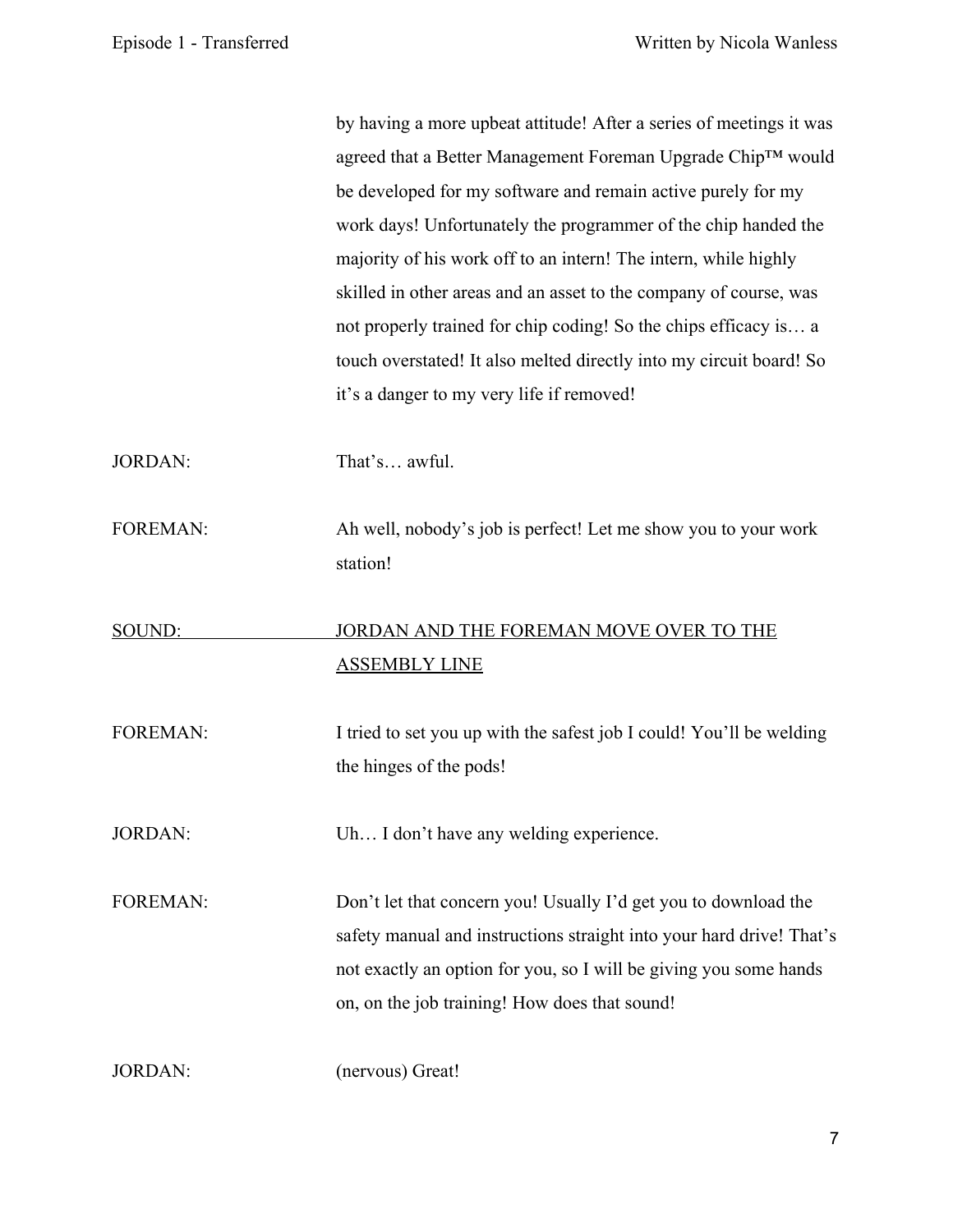# SOUND: A WELDING TORCH FIRES UP. WE HEAR THE FOREMAN BEGINNING TO WELD SOMETHING, TRANSITIONAL MUSIC PLAYS.

## **Scene Three: Int. IT Department**

| SOUND:  | DECKER TYPES ON HIS KEYBOARD, METAL ON PLASTIC.                         |
|---------|-------------------------------------------------------------------------|
|         | FOOTSTEPS APPROACH DECKER, FIONA WALKS INTO                             |
|         | DECKERS CUBICLE AND LETS OUT A LONG SUFFERING                           |
|         | <b>SIGH</b>                                                             |
| FIONA:  | Deckerrrr.                                                              |
| DECKER: | Heya Fiona                                                              |
| FIONA:  | Decker, I'm still losing. You promised to fix it.                       |
| DECKER: | What?                                                                   |
| FIONA:  | The standings!                                                          |
| DECKER: | Shit! Right, sorry Fi, I'll do it. I swear. Today.                      |
| FIONA:  | We're doing a check in on Friday, I can't be bottom five.               |
| DECKER: | You really think no one's going to notice you changed the<br>standings? |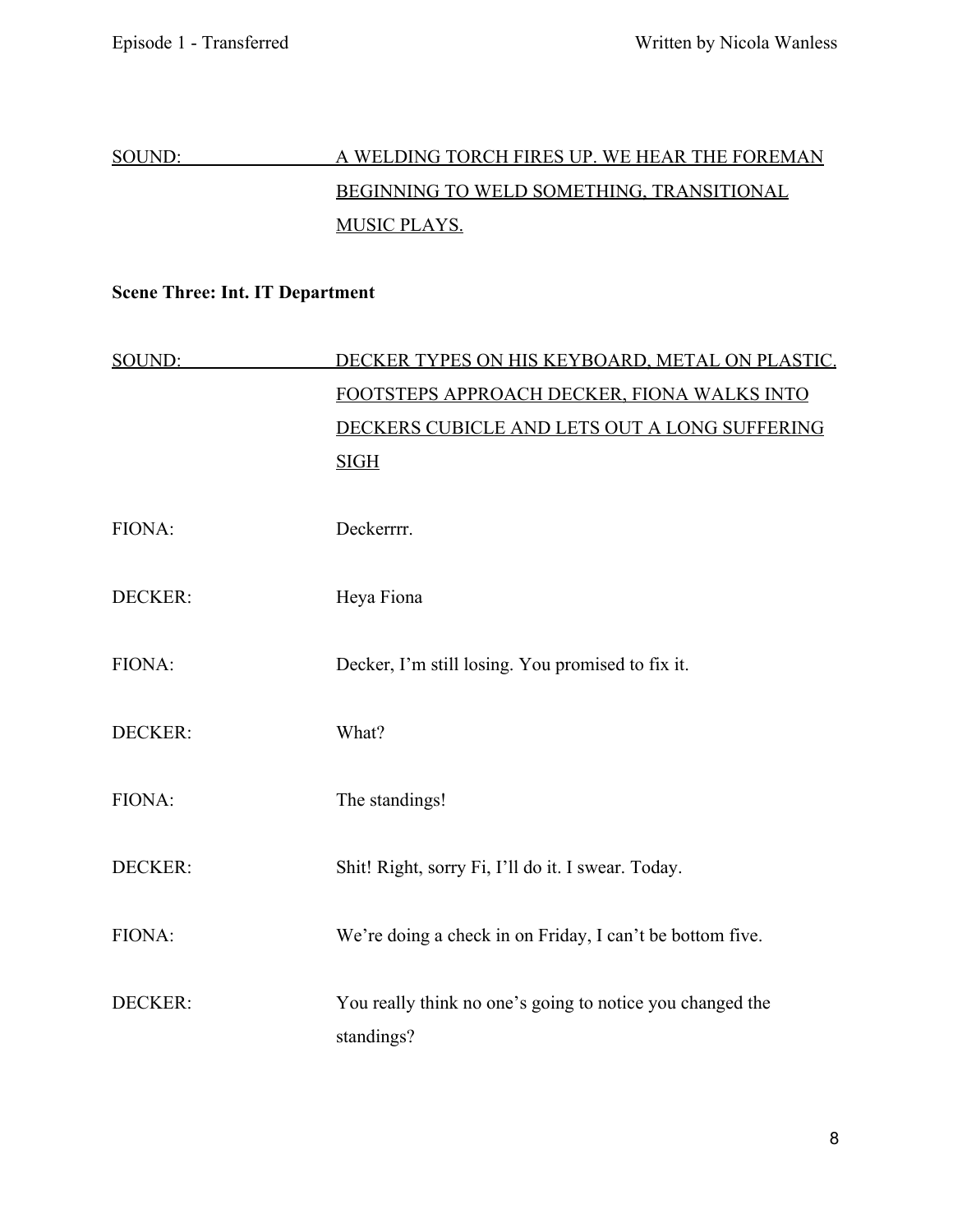| FIONA:         | Well I won't have changed the standings! I really want to win the<br>pot!                                                             |
|----------------|---------------------------------------------------------------------------------------------------------------------------------------|
| DECKER:        | I don't know, seems like there could be legal ramifications to me<br>using my incredible hacking skills to help you win thirty bucks. |
| FIONA:         | Well I'm sure there's legal ramifications for me sharing Ms.<br>Casella's private schedule.                                           |
| SOUND:         | DECKER STOPS TYPING ABRUPTLY                                                                                                          |
| DECKER:        | Shh! Not so loud Fiona, come on. Look, it's not like you're telling<br>me her social insurance number.                                |
| FIONA:         | Well it's not like I'm asking you to completely trash everyone<br>else's standings. Just make my team a little beefier Decker.        |
| DECKER:        | Maybe try being better at fantasy football!                                                                                           |
| SOUND:         | FIONA'S PHONE DINGS SHE UNLOCKS IT AND TAPS AT<br><b>THE SCREEN.</b>                                                                  |
| FIONA:         | Oh! Decker. Decker!!                                                                                                                  |
| <b>DECKER:</b> | What?                                                                                                                                 |
| FIONA:         | Ms. Casella just called another meeting. In conference room B.                                                                        |
| DECKER:        | Oh, shit.                                                                                                                             |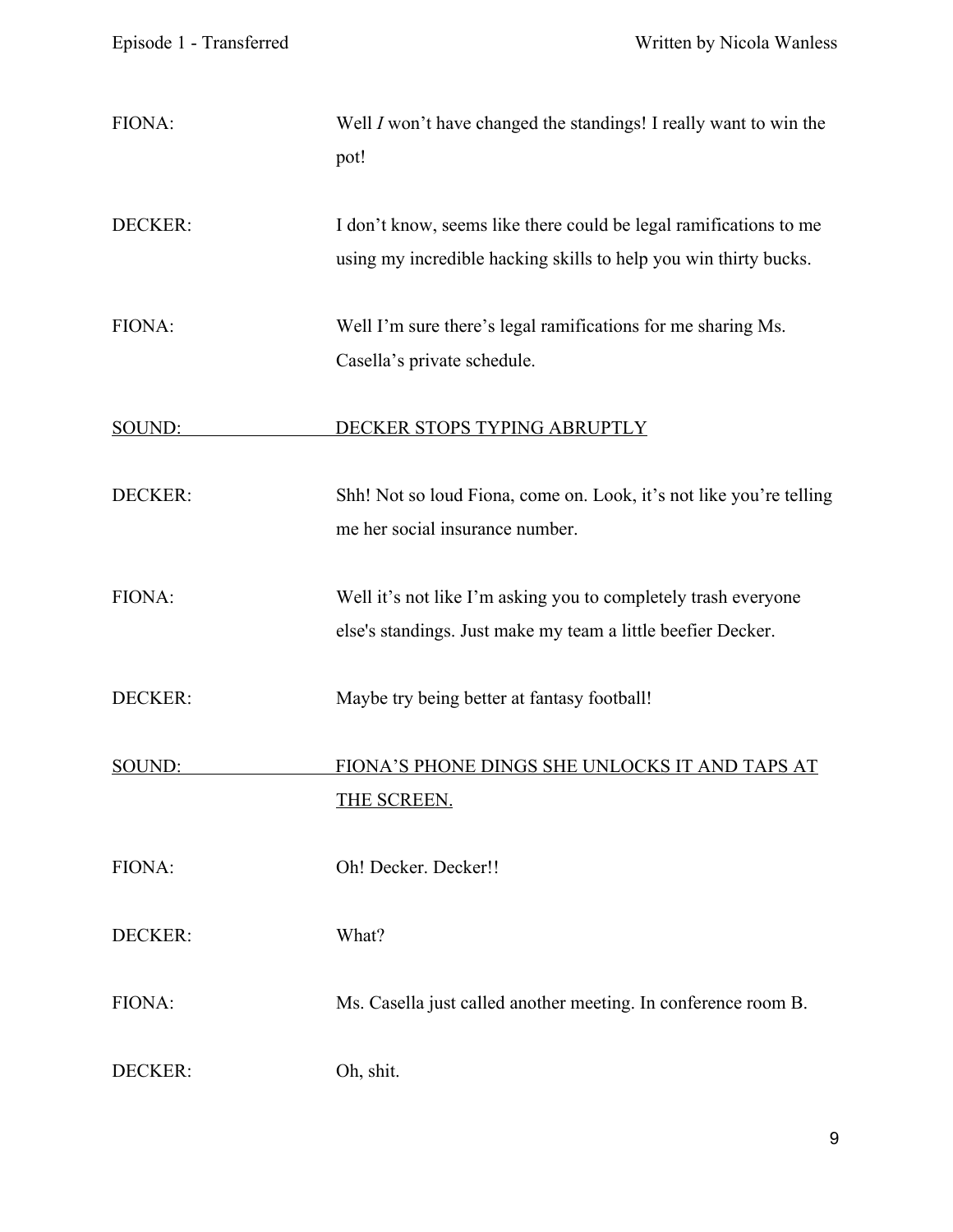| SOUND:         | DECKER RESUMES TYPING                                                                             |
|----------------|---------------------------------------------------------------------------------------------------|
| DECKER:        | Ok, let mefinishthat thought. One sec.                                                            |
| SOUND:         | DECKER FRANTICALLY CLICKING AND TYPING                                                            |
| DECKER:        | Ok, there! You're amazing! I'll look into the security on that<br>football page tonight, I swear. |
| FIONA:         | You'd better! You owe me for the last three meetings still.                                       |
| <b>DECKER:</b> | Come on, none of those are on the house? Does our friendship<br>mean nothing to you?              |
| FIONA:         | Nope.                                                                                             |
| SOUND:         | DECKER TRIES TO STAND FROM HIS DESK BUT GETS<br>TANGLED IN CABLE AND FALLS TO THE GROUND.         |
| FIONA:         | Wow Decker, you're endlessly coordinated.                                                         |
| DECKER:        | Yeah, thanks Fiona. Come unplug me!                                                               |
| FIONA:         | Mmm, I got emails I should be sending. Seeya!                                                     |
| DECKER:        | Fiona!                                                                                            |
| FIONA:         | Fine.                                                                                             |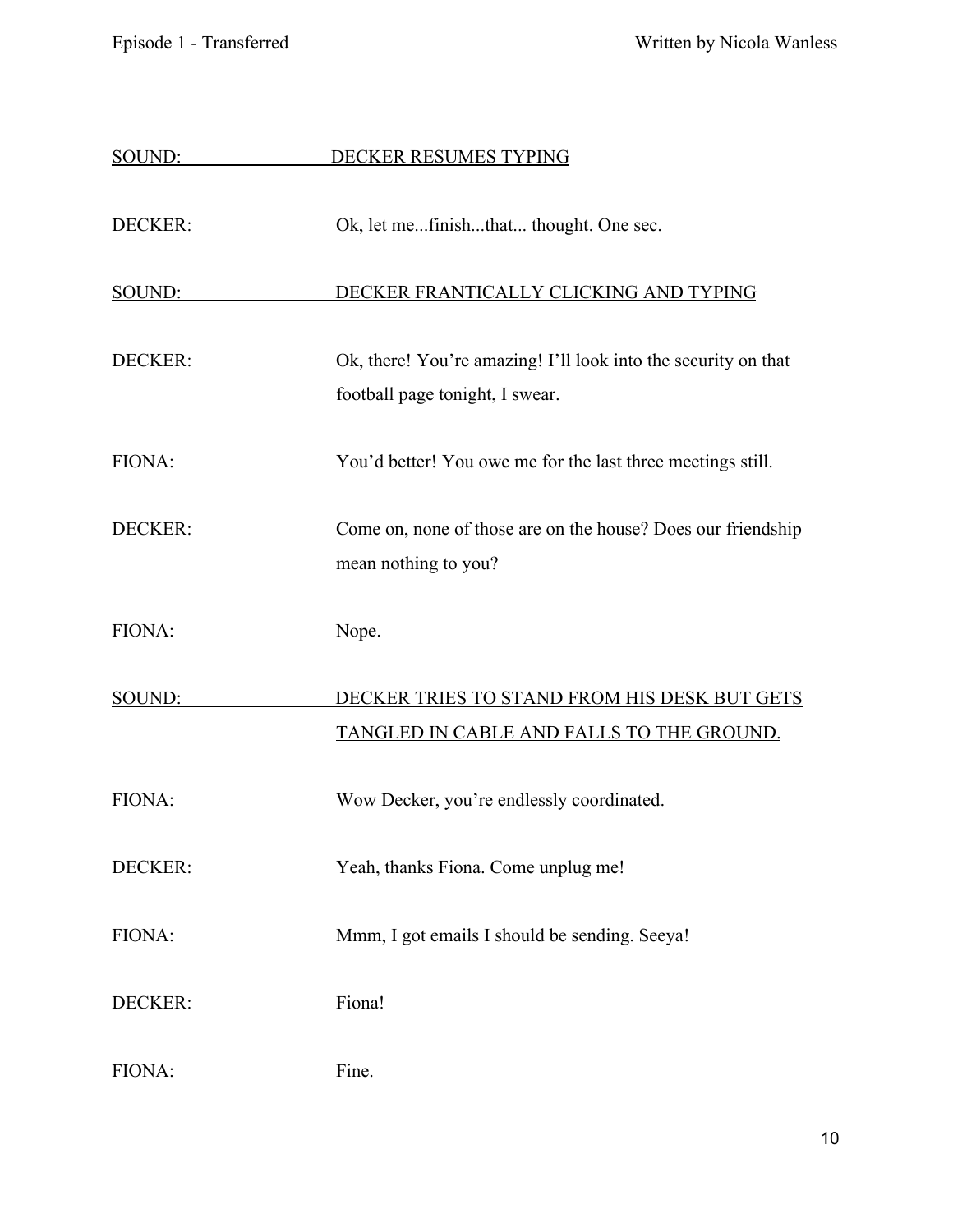| SOUND:         | FIONA AND DECKER UNTANGLE HIM AND UNPLUG HIM                                                              |
|----------------|-----------------------------------------------------------------------------------------------------------|
|                | FROM THE COMPUTER.                                                                                        |
| FIONA:         | You really need to get rewired. When was the last time you went<br>into a technician?                     |
| DECKER:        | Hey piss off, I just haven't gotten around to it. And it's expensive.                                     |
| FIONA:         | It's covered under our medical, Decker.                                                                   |
| DECKER:        | Whatever! I'm a very busy A.I.! I have more important things to<br>do than getting rewired!               |
| FIONA:         | If you say so.                                                                                            |
| SOUND:         | FIONA CHECKS HER PHONE AGAIN.                                                                             |
| FIONA:         | You really should get going, the meeting starts in five. You still<br>gotta squeeze into those air ducts. |
| DECKER:        | Wanna come give me a boost?                                                                               |
| FIONA:         | I actually have to go do my job Decker, have fun committing<br>treasonous espionage without me!           |
| <b>DECKER:</b> | If you're so against it don't help me!                                                                    |
| SOUND:         | FIONA STARTS TO WALK AWAY                                                                                 |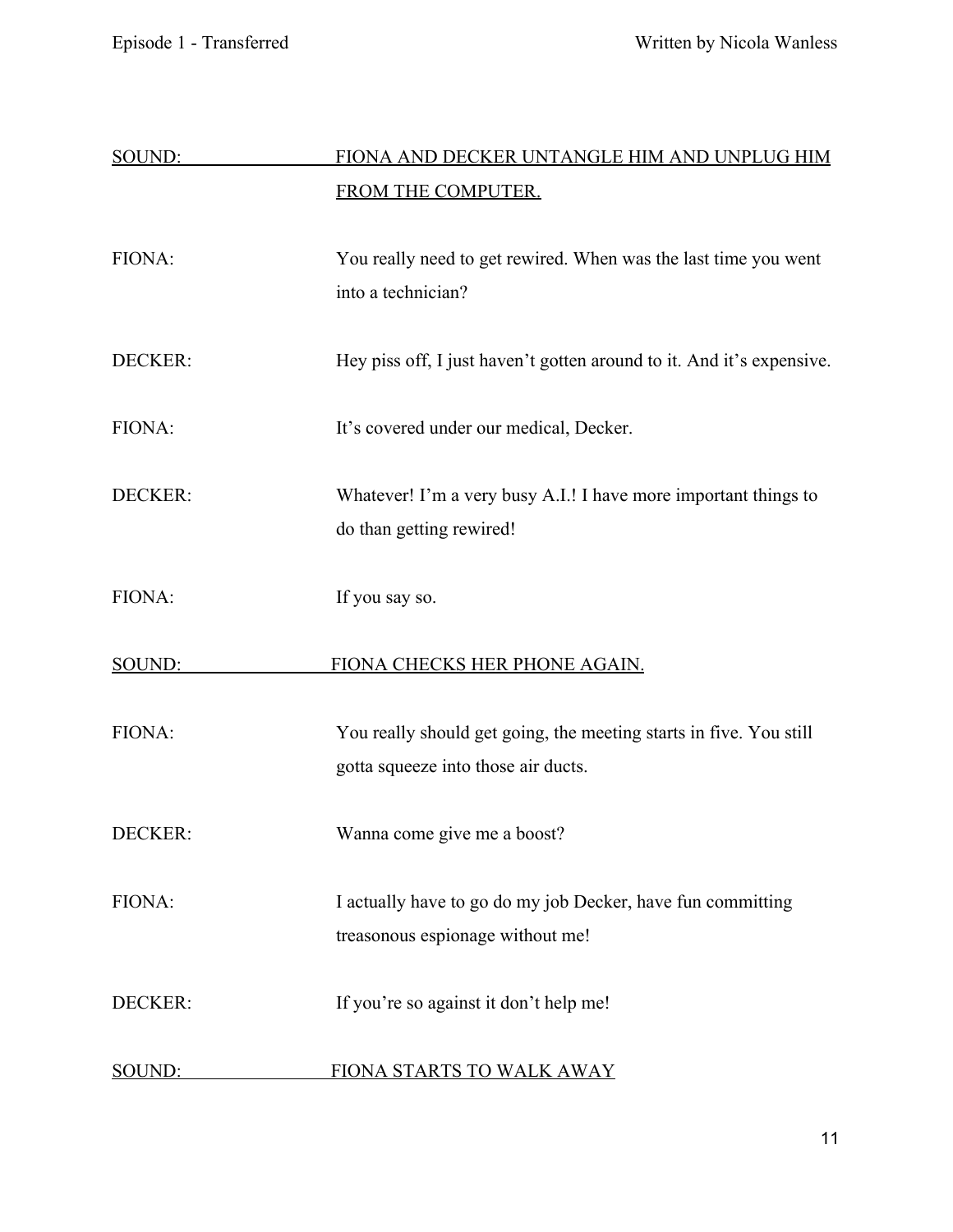### FIONA: Not against it! Just don't have time for it!

#### SOUND: TRANSITIONAL MUSIC PLAYS.

#### **Scene Four: Int. Manufacturing Department**

## SOUND JORDAN TURNS THE WELDING TORCH ON AND OFF A **NERVOUSLY**

JORDAN: I'm going to die. This is going to kill me. What did I do to deserve this, I know I'm not the worst employee. I'm only late on Wednesdays, and I let my pasta salad grow mould in the break room fridge one time. But it was an honest mistake. Sarah was the one who set the microwave on fire and they never transferred her to manufacturing! I-

FOREMAN: Jordan?!

JORDAN: Mr. Foreman.

FOREMAN: Are you ok?! You seem upset! You haven't welded a hinge in 5 minutes and 48 seconds!

JORDAN: I'm fine, just distracted. Sorry.

FOREMAN: Jordan! I need my employees to be open with me!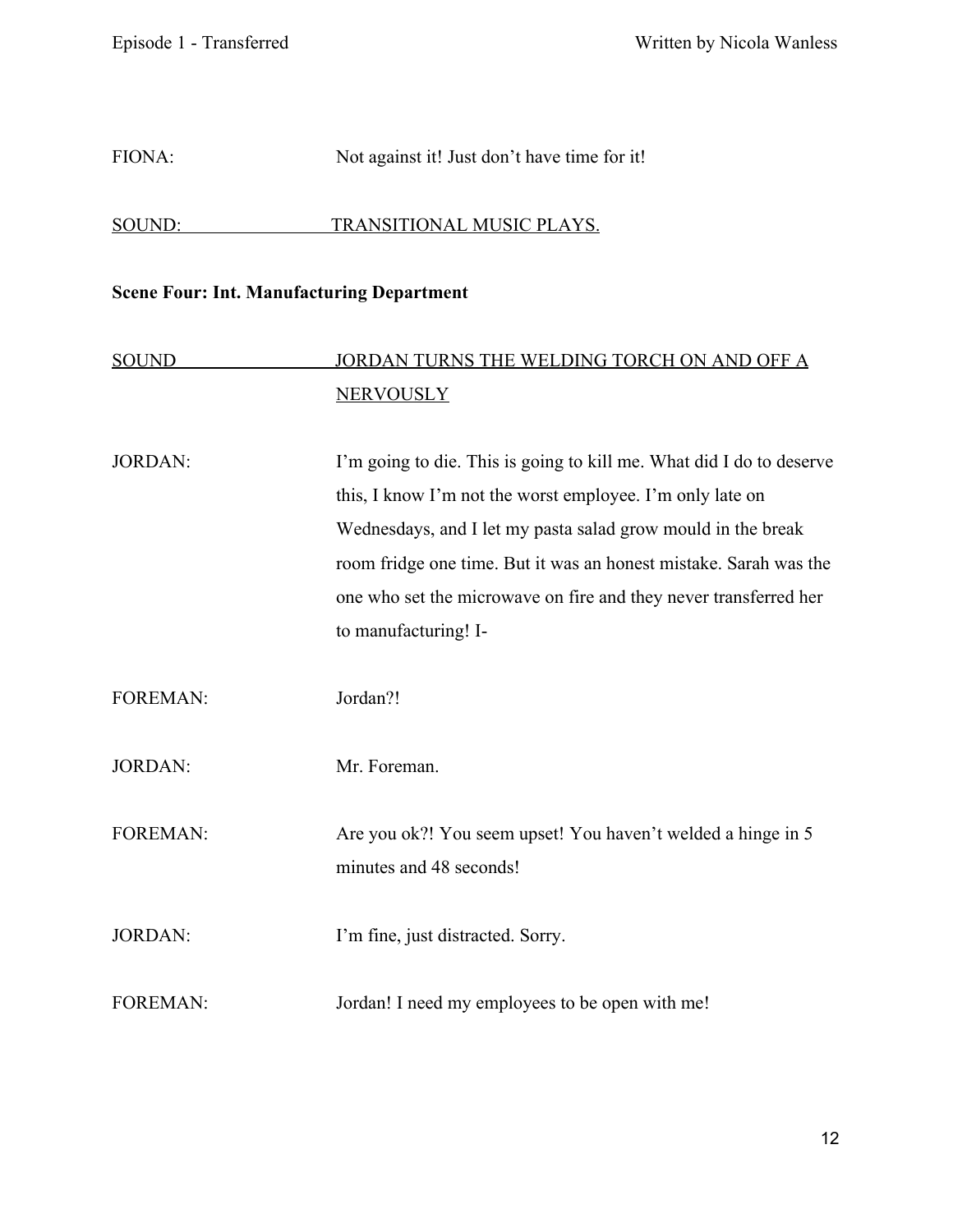| <b>JORDAN:</b>  | I know, I promise there's nothing that will affect my work. Just<br>thinking about heading to the washroom.                                                                                     |
|-----------------|-------------------------------------------------------------------------------------------------------------------------------------------------------------------------------------------------|
| <b>FOREMAN:</b> | No! It's part of my Better Management Foreman Upgrade Chip! I<br>need you to be open with me or else my programming<br>automatically reports me to upper management for ignoring your<br>needs! |
| <b>JORDAN:</b>  | Oh my god, that's horrible.                                                                                                                                                                     |
| <b>FOREMAN:</b> | It is not ideal! So, what's bothering you Jordan!                                                                                                                                               |
| <b>JORDAN:</b>  | Well honestly I think my transfer here might have been a<br>mistake. It just doesn't make any sense.                                                                                            |
| <b>FOREMAN:</b> | How do you mean?!                                                                                                                                                                               |
| <b>JORDAN:</b>  | Everyone else down here is an A.I., no one told me I was<br>transferring, and honestly I'm really not cut out for this work. I<br>have soft hands.                                              |
| <b>FOREMAN:</b> | It was odd to me that Ms. Casella hadn't discussed your transfer<br>with you! We can look into it of course!                                                                                    |
| <b>JORDAN:</b>  | Thank you. I really appreciate you hearing me out.                                                                                                                                              |
| <b>FOREMAN:</b> | I'm happy to Jordan! Also, it's in my programming to be on your<br>side!                                                                                                                        |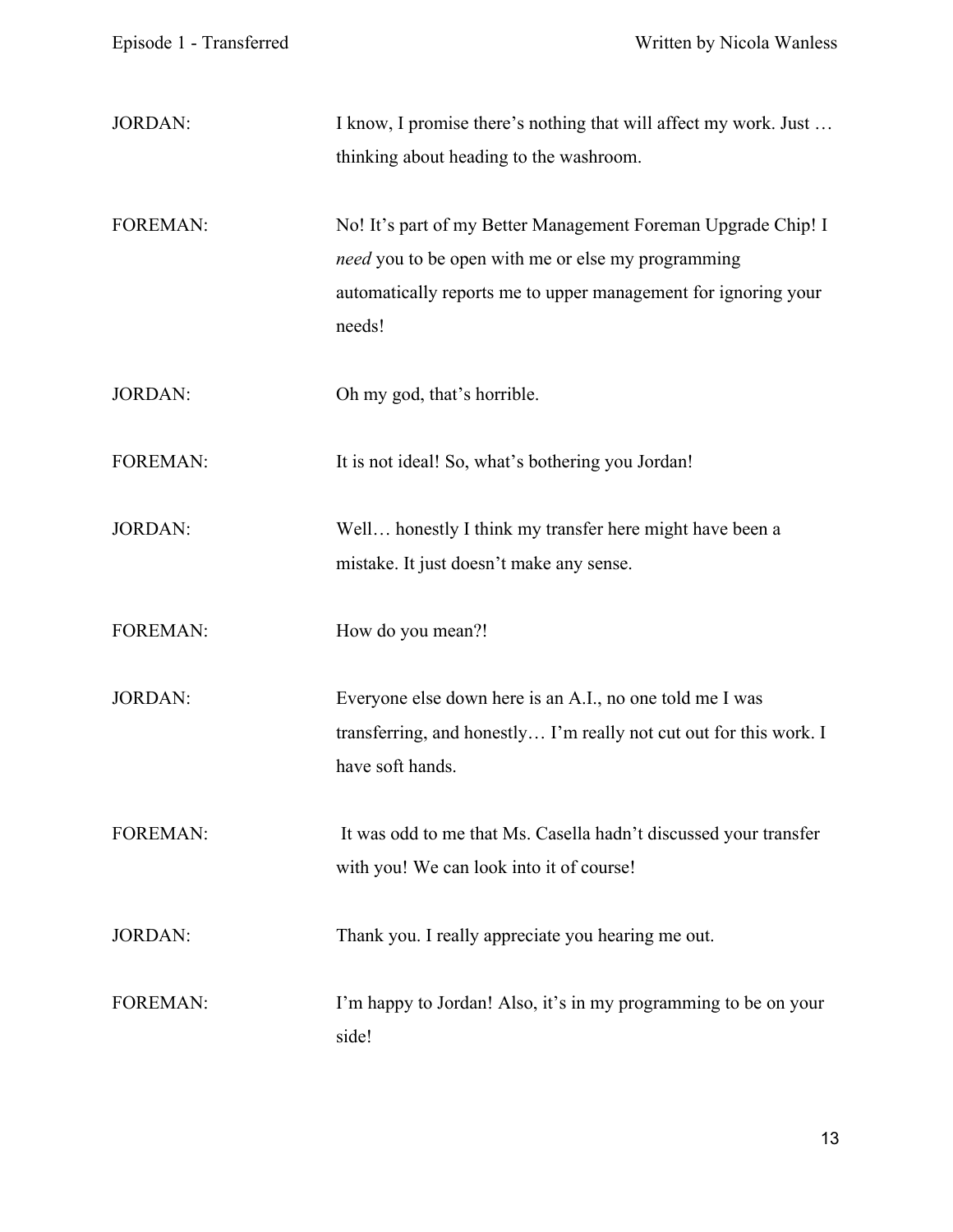JORDAN: Right... Thanks all the same. I really am going to go find the washroom now.

FOREMAN: See you soon valued employee!

## SOUND: JORDAN'S FOOTSTEPS FADE AWAY AS THEY WALK AWAY. TRANSITIONAL MUSIC PLAYS.

## **Scene Five: Int. Air vent above Conference Room B**

| SOUND:         | DECKER PULLING HIMSELF THROUGH THE AIR VENT.                           |
|----------------|------------------------------------------------------------------------|
| <b>DECKER:</b> | (whispering) come on, shhh, shh. Come on.                              |
| SOUND:         | THERE IS ONE LAST HIGH PITCHED SQUEAL, AND THEN                        |
|                | <b>SILENCE AS DECKER SETTLES IN</b>                                    |
| <b>DECKER:</b> | (whispering) Alright, in place. No sign of the target.                 |
| SOUND:         | SOUND OF A FAN WHIRRING FOR A FEW SECONDS, A                           |
|                | FOOTSTEPS MOVE DISTANTLY OUTSIDE THE AIRVENT.                          |
| DECKER:        | (whispering) Yes!                                                      |
| MS. CASELLA:   | (filter: distant, through an air vent for the entire scene. She sounds |
|                | bored) I appreciate you all making time in your obviously busy         |
|                | schedules for this meeting. If you could take your seats we can        |
|                | begin.                                                                 |
|                |                                                                        |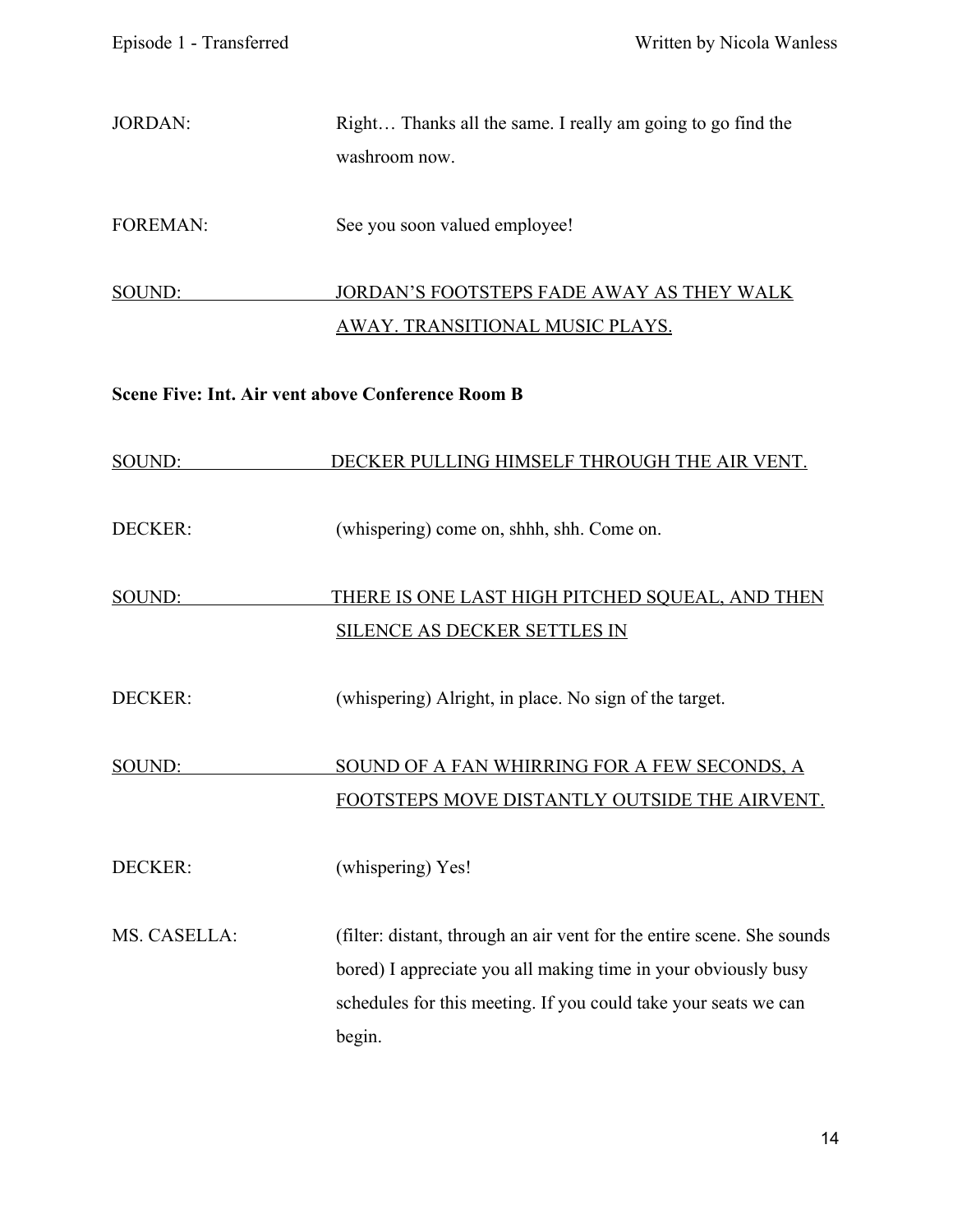| DECKER:        | (whispering) yes, yes, yes.                                                                                                                                                                   |
|----------------|-----------------------------------------------------------------------------------------------------------------------------------------------------------------------------------------------|
| SOUND:         | MS. CASELLA BEGINS TO TYPE ON A COMPUTER.                                                                                                                                                     |
| <b>DECKER:</b> | (whispering) tell me what you're up to.                                                                                                                                                       |
| MS. CASELLA:   | So far everything has been on track for the April deadline. The<br>Lahey setback has been dealt with thanks to Janine. We should<br>now be at the second phase- (beat) Excuse me. One second. |
| DECKER:        | (whispering) What? What's happening, come on. Keep going.                                                                                                                                     |
| MS. CASELLA:   | Something's gone wrong with the program. Who's in IT right<br>now?                                                                                                                            |
| DECKER:        | (whispering) Shit.                                                                                                                                                                            |
| <b>WORKER:</b> | I believe it's just Decker, Ms. Casella.                                                                                                                                                      |
| DECKER:        | Shit.                                                                                                                                                                                         |
| MS. CASELLA:   | (under her breath) Great, that lunatic. (normal volume) Someone<br>call him in.                                                                                                               |
| DECKER:        | (whispering) Shit!                                                                                                                                                                            |
| SOUND:         | DECKER STARTS SLIDING HIMSELF IN THE AIR VENT.                                                                                                                                                |
| MS. CASELLA:   | What's that sound?                                                                                                                                                                            |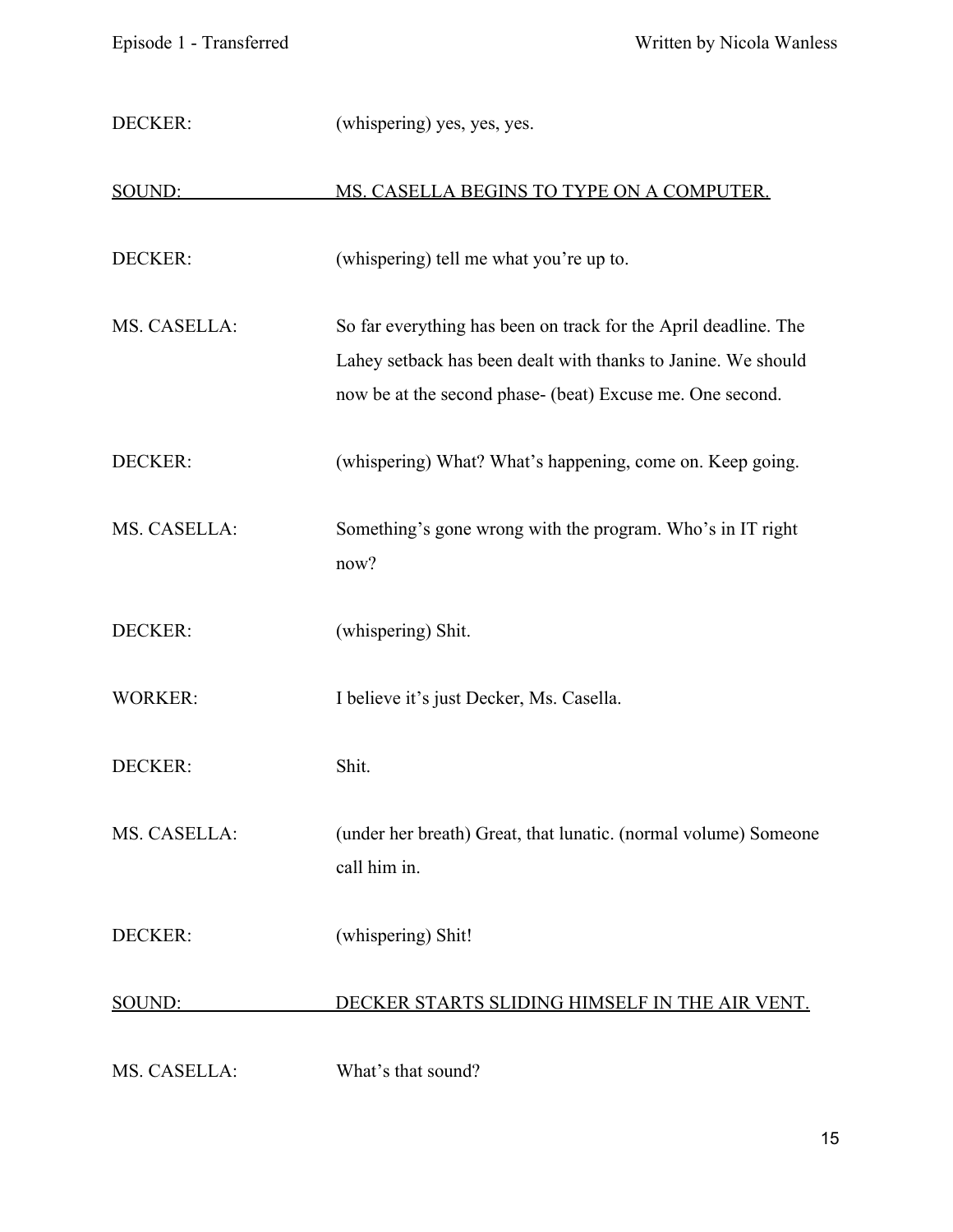| DECKER:        | (whispering) Nooo                                                |
|----------------|------------------------------------------------------------------|
| SOUND:         | DECKER SLIDES HIMSELF A LITTLE MORE IN THE VENT,                 |
|                | <b>METAL AGAINST METAL SCRAPING.</b>                             |
| DECKER:        | (whispering) I guess its plan b now.                             |
| SOUND:         | DECKER SLIDES HIMSELF A LITTLE FURTHER, THE                      |
|                | <b>SCRAPING LETTING UP AS HE GETS INTO A LARGER</b>              |
|                | PART OF THE AIR DUCT, WHICH HE THROWS HIMSELF                    |
|                | DOWN. HE QUIETLY YELLS AS HE FALLS.                              |
| <b>DECKER:</b> | How far does this go?!                                           |
|                |                                                                  |
| SOUND:         | DECKER HITS THE BOTTOM VERY HARD.                                |
| DECKER:        | Ouch.                                                            |
| SOUND:         | DECKER STARTS PULLING HIMSELF THROUGH THE AIR                    |
|                | <u>VENT AGAIN. IT BECOMES HARDER THE LONGER HE</u>               |
|                | PULLS HIMSELF ALONG AS THE VENT STARTS TO                        |
|                | <b>NARROW</b>                                                    |
| DECKER:        | (breathing heavily, whispered) Who the hell makes air vents this |
|                | small. Who in their right goddamn minds decided to               |
| SOUND:         | <b>LOUD METALLIC THUNK</b>                                       |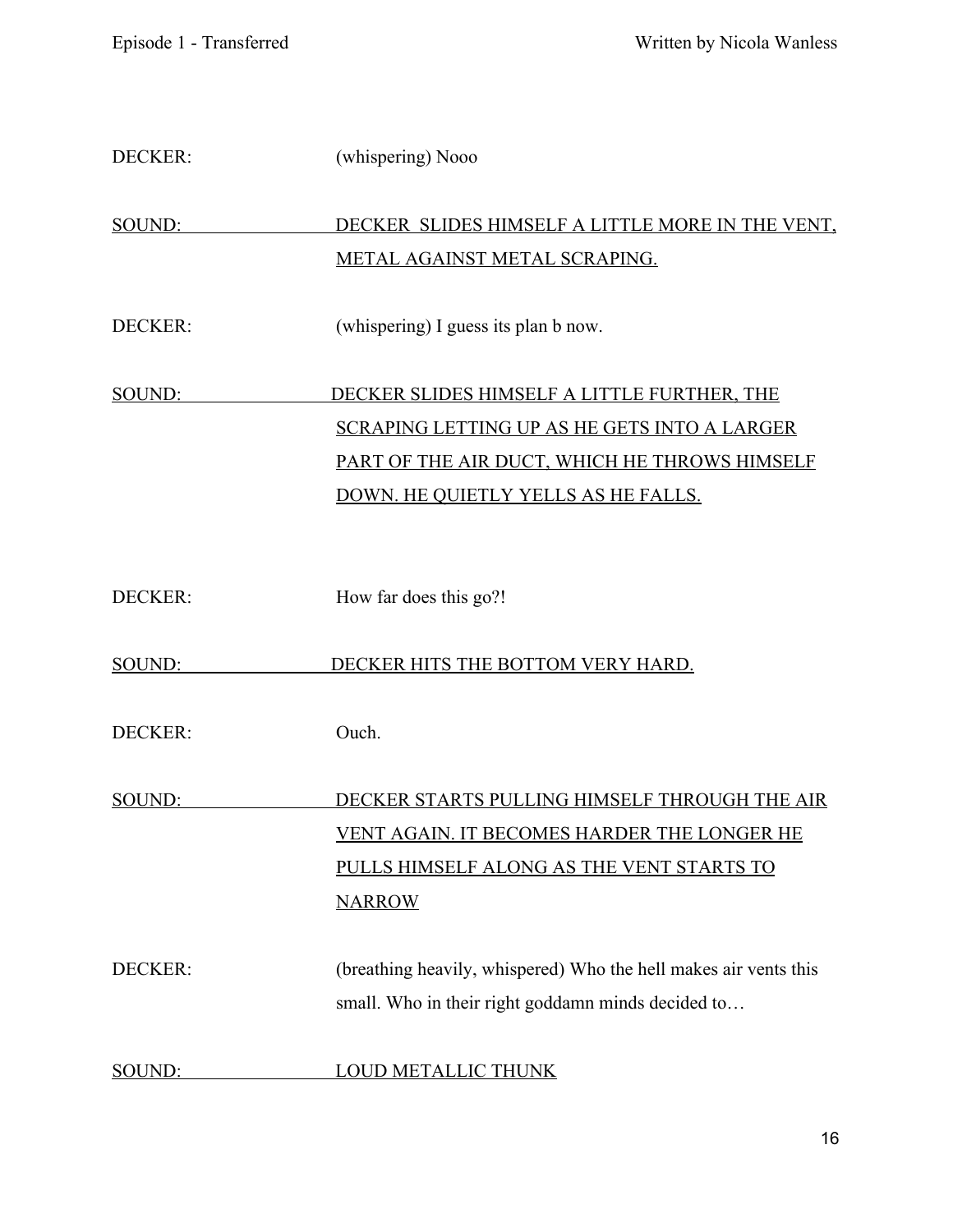| <b>DECKER:</b> | Shit. Shit shit shit.                                                    |
|----------------|--------------------------------------------------------------------------|
| SOUND:         | METAL DROPPING DOWN AND SLAMMING ON FLOOR IN<br><b>AN ECHOE-Y ROOM</b>   |
| <b>DECKER:</b> | Fuck!                                                                    |
| <u>SOUND:</u>  | THE AIR VENT DECKER IS IN CRASHES TO THE GROUND<br>WITH HIM IN IT.       |
|                | <b>Scene Six: Int. Ground Floor Washroom</b>                             |
| <u>SOUND:</u>  | METAL GRINDING AGAINST METAL AS DECKER PULLS<br>HIMSELF OUT OF THE VENT. |
| <b>DECKER:</b> | Two more minutes! You couldn't have held for two more<br>minutes?!       |
| <u>SOUND:</u>  | DECKER KICKS THE VENT                                                    |
| <b>DECKER:</b> | Piece of shit vent. Where did crap.                                      |
| <b>JORDAN:</b> | Uhhh                                                                     |
| <b>DECKER:</b> | Hi. I can explain.                                                       |
| <b>JORDAN:</b> | Uh huh.                                                                  |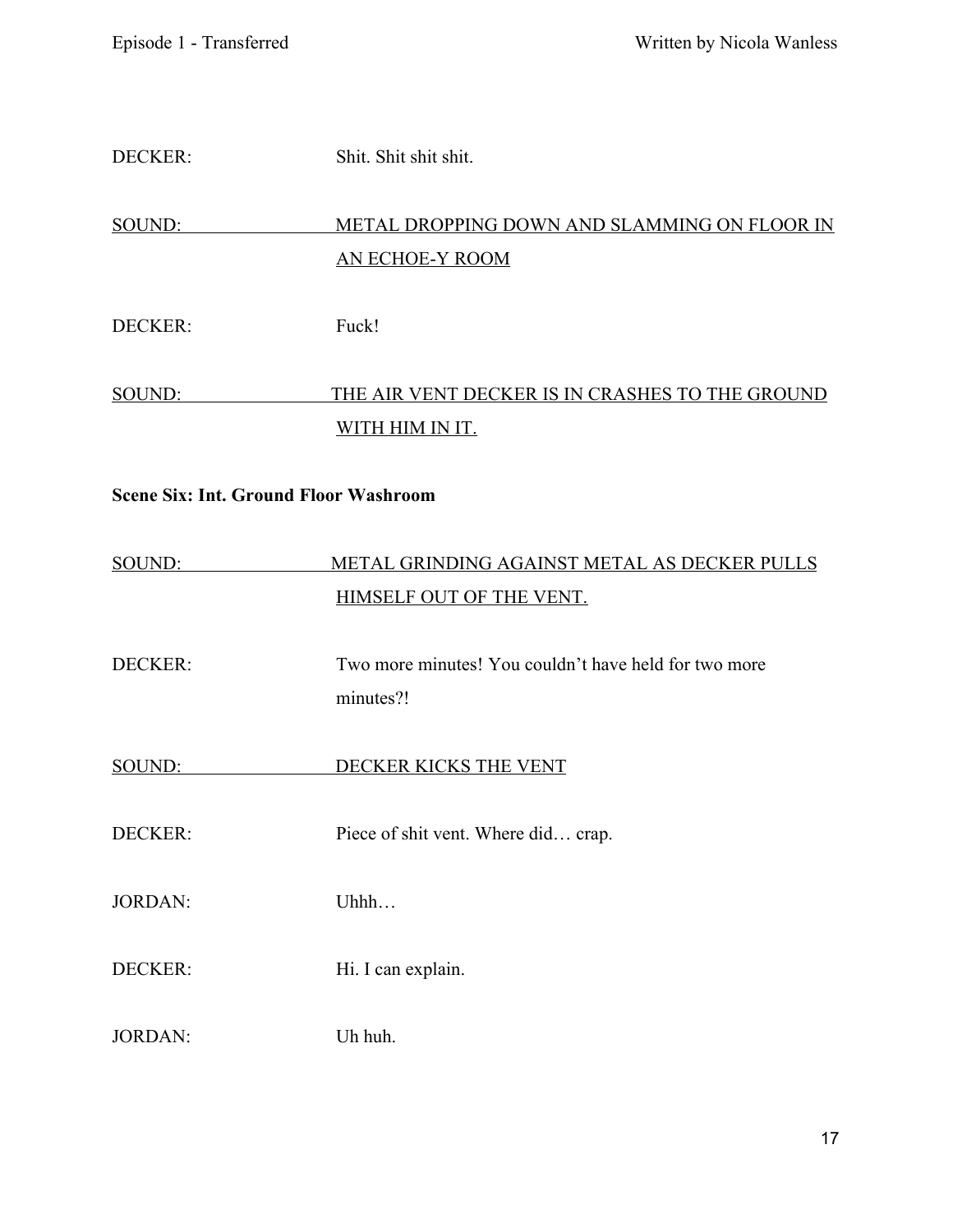| DECKER:        | I was doing maintenance. On the air vents You know, I'm just<br>a regular old maintenance A.I. haha ha and it broke Very<br>normal, very everyday.                         |
|----------------|----------------------------------------------------------------------------------------------------------------------------------------------------------------------------|
| <b>JORDAN:</b> | Ok You don't have the same design as most of the<br>maintenance A.I.'s?                                                                                                    |
| DECKER:        | Hey. Rude. Maybe I was built for something else but maintenance<br>is my passion, you don't know. Who the hell are you to tell me<br>what job I am or am not designed for? |
| <b>JORDAN:</b> | Sorry, you're right.                                                                                                                                                       |
| DECKER:        | You're the one wearing a manufacturing jumpsuit, since when do<br>humans work in the manufacturing department! And you're<br>questioning me!                               |
| <b>JORDAN:</b> | You're right, I'm so sorry. Seriously. I'm just gonna go. Let me<br>just. Sorry I interrupted your Air vent repair.                                                        |
| SOUND:         | <u>JORDAN WALKS AND WASHES THEIR HANDS IN A SINK</u><br>AND THEN DRIES THEM UNDER A HAND DRYER JORDAN<br>EXITS THE WASHROOM. DECKER SIGHS IN RELIEF.                       |
| DECKER:        | Thank god. (beat) Ah shit I have no idea how to fix this.                                                                                                                  |
| MUSIC:         | OUTRO MUSIC FADES IN AND PLAYS THE EPISODE OUT                                                                                                                             |